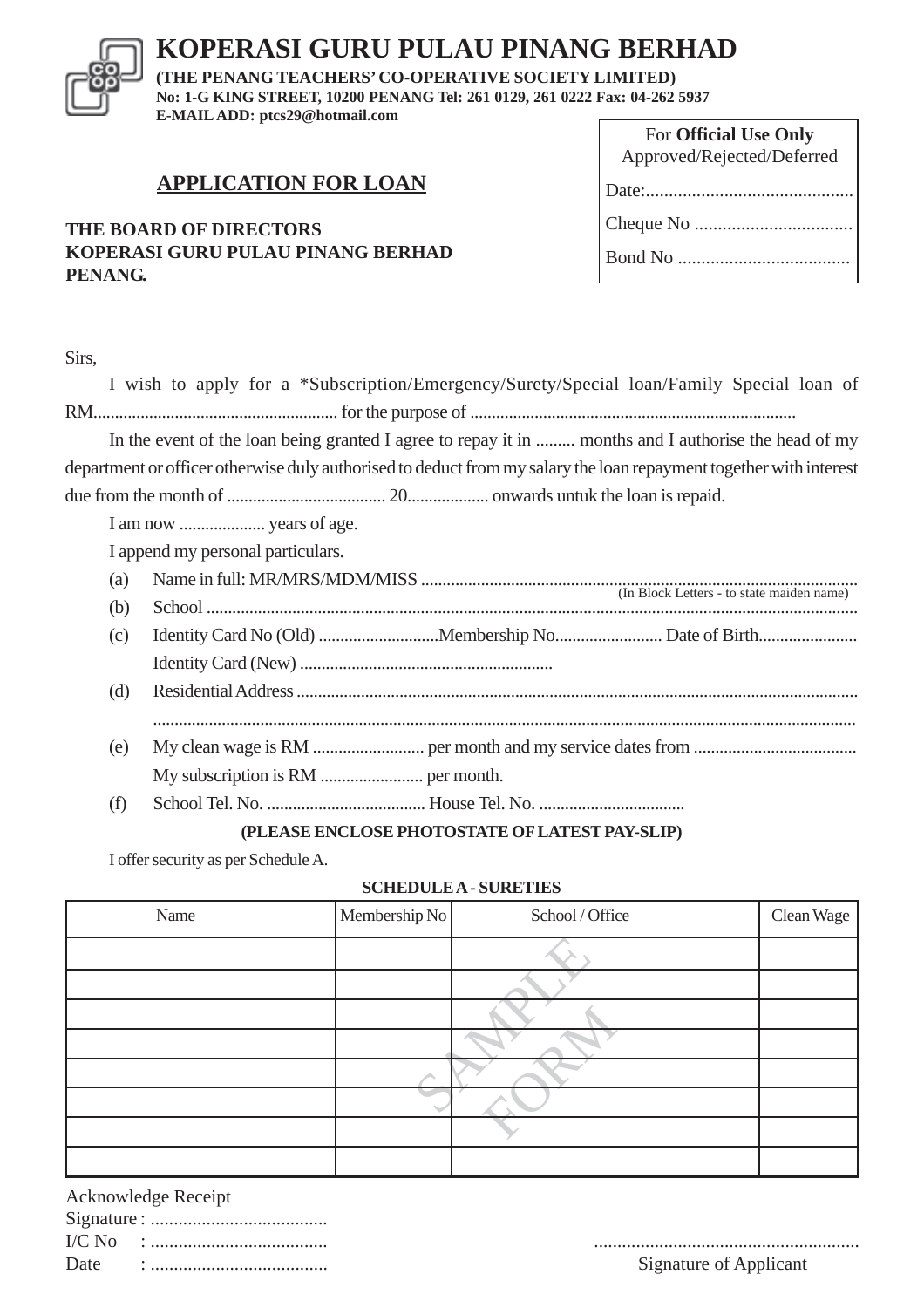### RESPONSIBILITIES OF SURETIES

We have read and understood the relevant Rules of the society and realise our responsibilites as sureties for the loans granted to Mr/Mrs/Mdm/Miss ..........................................................................................................



| (2) |  |
|-----|--|
|     |  |
|     |  |
|     |  |
|     |  |
|     |  |
| (8) |  |
|     |  |

#### **REMINDER**

In the interest of the sureties it would be advisable for the borrower to be a member of the Group Insurance Scheme.

# **FOR OVER-LAPPING LOANS ONLY**

## **ACKNOWLEDGEMENT SLIP**

(TO BE SIGNED BY APPLICANT ON RECEIPT OF CHEQUE

| . |  |
|---|--|
|---|--|

acknowedge receipt of the sum of Ringgit .....................................................................................................

.........................................................................................................................................................................

being settlement of my outstanding surety / special / emergency / family special loan under overlapping loan.

................................................................... ......................................................................

Signature Date